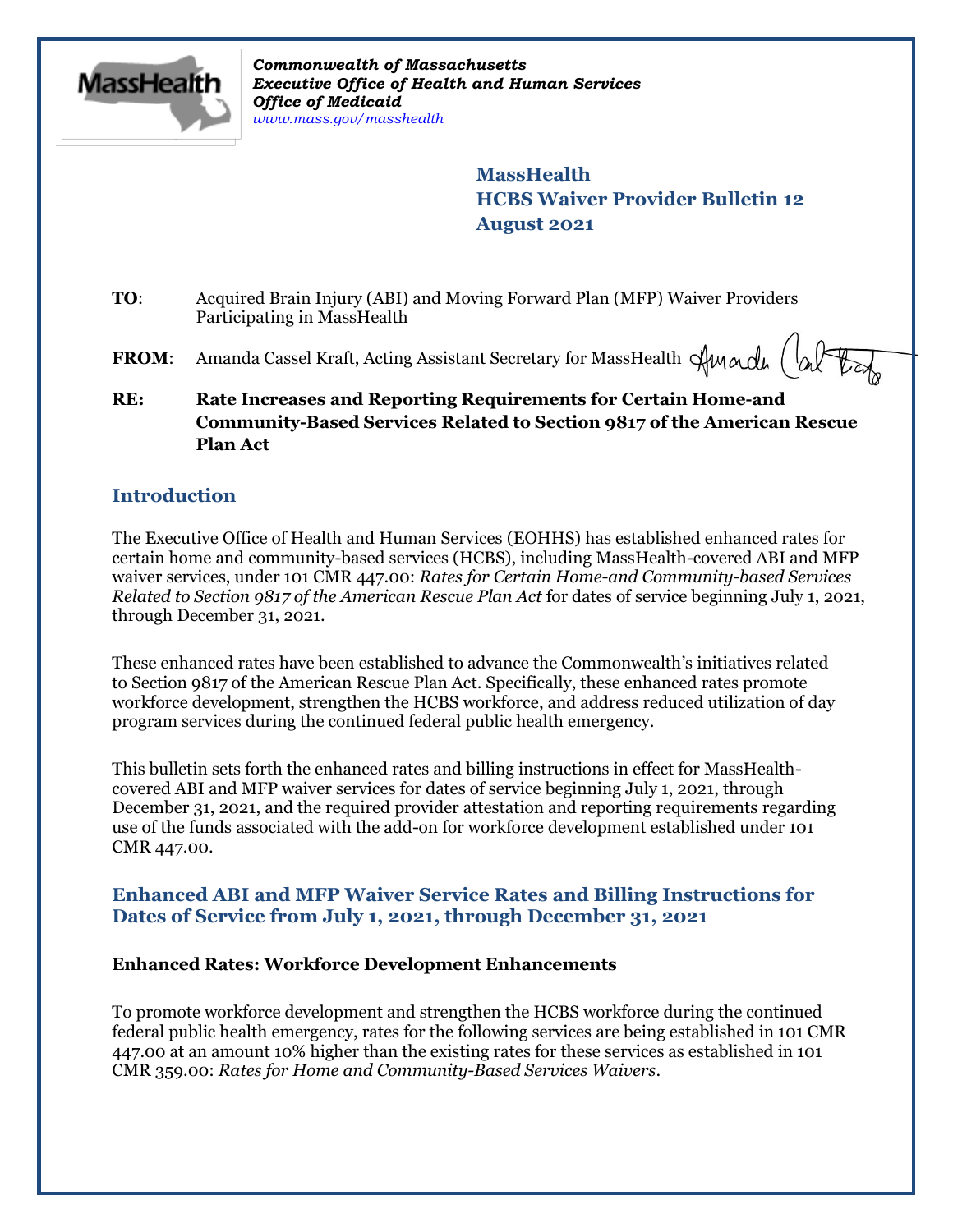# **MassHealth HCBS Waiver Provider Bulletin 12 August 2021 Page 2 of 8**

|                                        |                                                           |                                                                                                                                                                                                                                  |                |                                                                              |                                 |                                       | <b>Non-agency Rate</b>                                                  |                                     |
|----------------------------------------|-----------------------------------------------------------|----------------------------------------------------------------------------------------------------------------------------------------------------------------------------------------------------------------------------------|----------------|------------------------------------------------------------------------------|---------------------------------|---------------------------------------|-------------------------------------------------------------------------|-------------------------------------|
| <b>Service</b>                         | <b>HCBS</b><br><b>Waiver</b>                              | Code                                                                                                                                                                                                                             | <b>Units</b>   | <b>Agency</b><br>Rate                                                        | <b>Agency</b><br>Rate<br>Add-on | <b>Agency</b><br>Rate<br><b>Total</b> | <b>Individual</b><br><b>Provider</b><br>(Self-<br>employed<br>Provider) | Self-<br>directed<br><b>Service</b> |
| Adult<br>Companion                     | ABI-N                                                     | S5135 U4<br>S5125 U4 U2                                                                                                                                                                                                          | Per 15<br>Min. | \$5.39                                                                       | \$0.54                          | \$5.93                                | 89.75% of<br>Agency<br>Rate                                             | N/A                                 |
| Adult<br>Companion                     | MFP-<br>CL                                                | S5135 U8<br>S5125 U8 U2<br><b>S5125 U8 UB</b>                                                                                                                                                                                    | Per 15<br>Min. | \$5.39                                                                       | \$0.54                          | \$5.93                                | 89.75% of<br>Agency<br>Rate                                             | 89.75%<br>of<br>Agency<br>Rate      |
| Assisted<br>Living                     | ABI-<br>RH,<br>MFP-<br><b>RS</b>                          | T2031 U5<br>T2031 U9                                                                                                                                                                                                             | Per Diem       | \$106.76                                                                     | \$10.68                         | \$117.44                              | N/A                                                                     | N/A                                 |
| Chore                                  | ABI-N                                                     | S5120 U4                                                                                                                                                                                                                         | Per 15<br>Min. | \$8.76                                                                       | \$0.88                          | \$9.64                                | N/A                                                                     | N/A                                 |
| Chore                                  | MFP-<br>CL                                                | S5120 U8 U1<br>S5120 U8 U2<br><b>S5120 U8 UB</b>                                                                                                                                                                                 | Per 15<br>Min. | \$8.76                                                                       | \$0.88                          | \$9.64                                | 89.75% of<br>Agency<br>Rate                                             | 89.75%<br>of<br>Agency<br>Rate      |
| Community-<br>based Day<br>Supports    | ABI-N,<br>ABI-<br>RH,<br>MFP-<br>CL,<br>MFP-<br><b>RS</b> | S5100 U4<br>S5100 U4 U1<br>S5100 U4 U2<br>S5100 U4 U3<br>S5100 U5<br>S5100 U5 U1<br>S5100 U5 U2<br>S5100 U5 U3<br>S5100 U8<br>S5100 U8 U1<br>S5100 U8 U2<br>S5100 U8 U3<br>S5100 U9<br>S5100 U9 U1<br>S5100 U9 U2<br>S5100 U9 U3 | Per 15<br>Min. | See 101 CMR 447.03(6)(e):<br>Community-based Day<br><b>Support Services.</b> |                                 |                                       | N/A                                                                     | N/A                                 |
| Community<br>Support and<br>Navigation | MFP-<br>CL,<br>MFP-<br><b>RS</b>                          | H2015 U8<br>H2015 U9                                                                                                                                                                                                             | Per 15<br>Min. | \$13.97                                                                      | \$1.40                          | \$15.37                               | N/A                                                                     | N/A                                 |
| Community<br>Family<br>Training        | MFP-<br>CL                                                | S5110 U8 U1<br>S5110 U8 U2                                                                                                                                                                                                       | Per 15<br>Min. | See 101 CMR 447.03(6)(b):<br><b>Family Stabilization Services.</b>           |                                 |                                       | 89.75% of<br>Agency<br>Rate                                             | N/A                                 |
| Home Health<br>Aide                    | MFP-<br>CL                                                | G0156 U8                                                                                                                                                                                                                         | Per 15<br>Min. | See 101 CMR 447.03(6)(i):<br>Home Health Services.                           |                                 |                                       | N/A                                                                     | N/A                                 |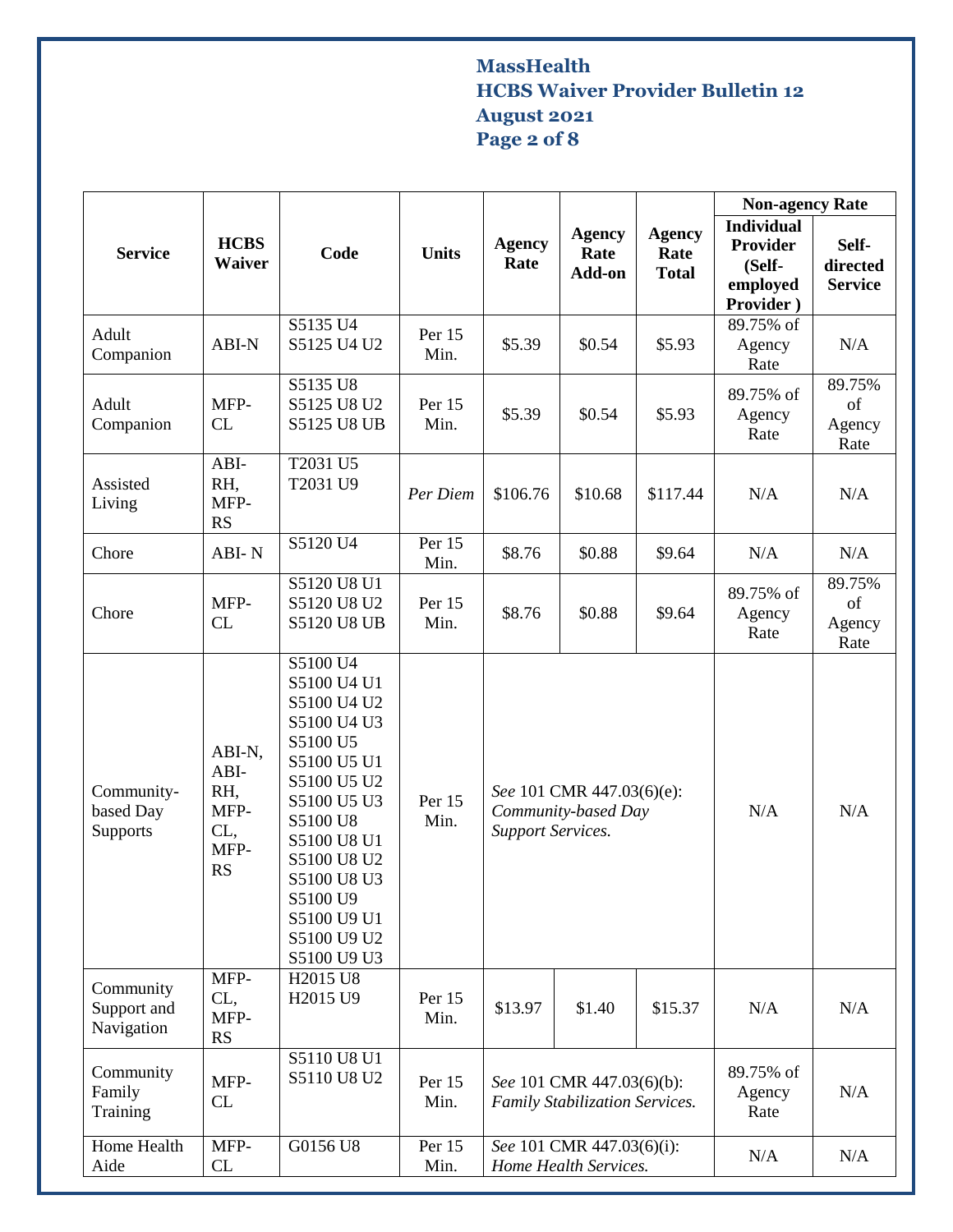# **MassHealth HCBS Waiver Provider Bulletin 12 August 2021 Page 3 of 8**

|                                                        |                                                           |                                                                                                                                                                       |                |                                                                                       |                                                                   |                                                                         | <b>Non-agency Rate</b>                                                                                  |                                     |
|--------------------------------------------------------|-----------------------------------------------------------|-----------------------------------------------------------------------------------------------------------------------------------------------------------------------|----------------|---------------------------------------------------------------------------------------|-------------------------------------------------------------------|-------------------------------------------------------------------------|---------------------------------------------------------------------------------------------------------|-------------------------------------|
| <b>Service</b>                                         | <b>HCBS</b><br>Waiver                                     | Code                                                                                                                                                                  | <b>Units</b>   | <b>Agency</b><br>Rate                                                                 | <b>Agency</b><br>Rate<br>Add-on                                   | <b>Agency</b><br>Rate<br><b>Total</b>                                   | <b>Individual</b><br>Provider<br>(Self-<br>employed<br>Provider)                                        | Self-<br>directed<br><b>Service</b> |
| Homemaker                                              | ABI-N                                                     | S5130 U4                                                                                                                                                              | Per 15<br>Min. | \$6.30                                                                                | \$0.63                                                            | \$6.93                                                                  | N/A                                                                                                     | N/A                                 |
| Homemaker                                              | MFP-<br>CL                                                | S5130 U8 U1<br>S5130 U8 U2<br><b>S5130 U8 UB</b>                                                                                                                      | Per 15<br>Min. | \$6.30                                                                                | \$0.63                                                            | \$6.93                                                                  | 89.75% of<br>Agency<br>Rate                                                                             | 89.75%<br>of<br>Agency<br>Rate      |
| Independent<br>Living<br>Supports                      | MFP-<br>CL                                                | H0043 U8                                                                                                                                                              | Per Diem       | \$83.88                                                                               | \$8.39                                                            | \$92.27                                                                 | N/A                                                                                                     | N/A                                 |
| Individual<br>Support and<br>Community<br>Habilitation | ABI-N                                                     | S5108 U4<br>S5108 U4 U1<br>H <sub>2014</sub> U <sub>4</sub><br>H2014 U4 U1                                                                                            | Per 15<br>Min. | See Levels G - H in 101 CMR<br>447.03(6)(h): <i>In-home Basic</i><br>Living Supports. |                                                                   |                                                                         | 89.69% of<br>Agency<br>Rate                                                                             | N/A                                 |
| Individual<br>Support and<br>Community<br>Habilitation | MFP-<br>CL,<br>MFP-<br><b>RS</b>                          | S5018 U8<br>S5108 U8 U1<br>H2014 U8<br>H2014 U8 U1<br><b>H2014 U8 UB</b><br>S5108 U9<br>S5108 U9 U1<br>H <sub>2014</sub> U <sub>9</sub><br>H2014 U9 U1<br>H2014 U9 UB | Per 15<br>Min. | See Levels G - H in 101 CMR<br>447.03(6)(h): <i>In-home Basic</i><br>Living Supports. |                                                                   |                                                                         | 89.69% of<br>Agency<br>Rate                                                                             | 89.69%<br>of<br>Agency<br>Rate      |
| Occupational<br>Therapy                                | ABI-N,<br>ABI-<br>RH,<br>MFP-<br>CL,<br>MFP-<br><b>RS</b> | S9129 U4 U1<br>S9129 U4 U2<br>S9129 U5 U1<br>S9129 U5 U2<br>S9129 U8 U1<br>S9129 U8 U2<br>S9129 U9 U1<br>S9129 U9 U2                                                  | Per Visit      | See 101 CMR 447.03(6)(i):<br>Home Health Services.                                    |                                                                   |                                                                         | See 101<br><b>CMR</b><br>339.00:<br>Restorative<br><b>Services</b><br>(out-of-<br>office visit<br>rate) | N/A                                 |
| Orientation<br>and Mobility<br>Services                | MFP-<br>CL,<br>MFP-<br><b>RS</b>                          | H2021 U8 U1<br>H2021 U8 U2<br>H2021 U8 U3<br>H2021 U9 U1<br>H2021 U9 U2<br>H2021 U9 U3                                                                                | Per 15<br>Min  | Level I:<br>\$32.00<br>Level<br>$\prod$ :<br>\$35.38<br>Level<br>III:<br>\$38.75      | Level I:<br>\$3.20<br>Level II:<br>\$3.54<br>Level III:<br>\$3.88 | Level I:<br>\$35.20<br>Level II:<br>\$38.92<br>Level<br>III:<br>\$42.63 | Level I:<br>\$32.00<br>Level II:<br>\$35.38<br>Level III:<br>\$38.75                                    | N/A                                 |
| Peer Support                                           | MFP-<br>CL,<br>MFP-<br><b>RS</b>                          | H0038 U8 U1<br>H0038 U8 U2<br><b>H0038 U8 UB</b><br>H0038 U9 U1<br>H0038 U9 U2                                                                                        | Per 15<br>Min. | See 101 CMR 447.03(6)(b):<br><b>Family Stabilization Services.</b>                    |                                                                   |                                                                         | 89.75% of<br>Agency<br>Rate                                                                             | 89.75%<br>of<br>Agency<br>Rate      |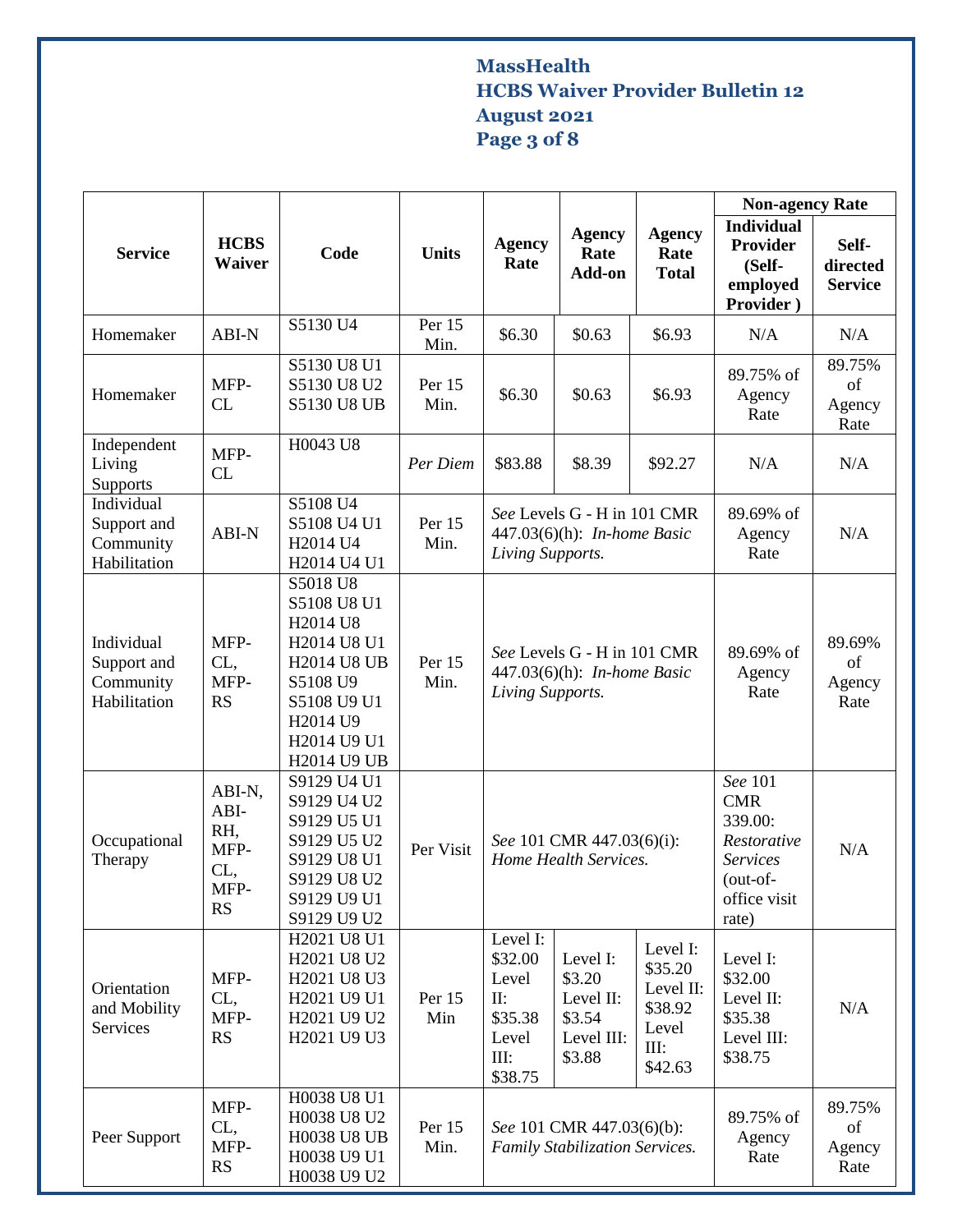# **MassHealth HCBS Waiver Provider Bulletin 12 August 2021 Page 4 of 8**

|                                                |                                                           |                                                                                                                      |                |                                                                                                                                         |                                                    |                                       | <b>Non-agency Rate</b>                                                                           |                                     |
|------------------------------------------------|-----------------------------------------------------------|----------------------------------------------------------------------------------------------------------------------|----------------|-----------------------------------------------------------------------------------------------------------------------------------------|----------------------------------------------------|---------------------------------------|--------------------------------------------------------------------------------------------------|-------------------------------------|
| <b>Service</b>                                 | <b>HCBS</b><br><b>Waiver</b>                              | Code                                                                                                                 | <b>Units</b>   | <b>Agency</b><br>Rate                                                                                                                   | <b>Agency</b><br>Rate<br>Add-on                    | <b>Agency</b><br>Rate<br><b>Total</b> | <b>Individual</b><br>Provider<br>(Self-<br>employed<br>Provider)                                 | Self-<br>directed<br><b>Service</b> |
|                                                |                                                           | H0038 U9 UB                                                                                                          |                |                                                                                                                                         |                                                    |                                       |                                                                                                  |                                     |
| <b>Personal Care</b>                           | ABI-N                                                     | T1019 U4                                                                                                             | Per 15<br>Min. | \$6.35                                                                                                                                  | \$0.64                                             | \$6.99                                | N/A                                                                                              | N/A                                 |
| Personal Care                                  | MFP-<br>CL                                                | T1019 U8 U1<br>T1019 U8 U2<br>T1019 U8 UB                                                                            | Per 15<br>Min. | \$6.35                                                                                                                                  | \$0.64                                             | \$6.99                                | See 101 CMR<br>447.03(6)(k): <i>Personal</i><br>Care Attendant<br>Services.                      |                                     |
| Physical<br>Therapy                            | ABI-N,<br>ABI-<br>RH,<br>MFP-<br>CL,<br>MFP-<br><b>RS</b> | S9131 U4 U1<br>S9131 U4 U2<br>S9131 U5 U1<br>S9131 U5 U2<br>S9131 U8 U1<br>S9131 U8 U2<br>S9131 U9 U1<br>S9131 U9 U2 | Per Visit      | See 101 CMR 447.03(6)(i):<br>Home Health Services.                                                                                      |                                                    |                                       | See 101<br><b>CMR</b><br>339.00:<br>Restorative<br>Services<br>(out-of-<br>office visit<br>rate) | N/A                                 |
| Prevocational<br>Services                      | MFP-<br>CL,<br>MFP-<br><b>RS</b>                          | T2019 U8<br>T2019 U9                                                                                                 | Per 15<br>Min. | \$9.35                                                                                                                                  | \$0.94                                             | \$10.29                               | N/A                                                                                              | N/A                                 |
| Residential<br>Family<br>Training              | MFP-<br><b>RS</b>                                         | S5110 U9 U1<br>S5110 U9 U2                                                                                           | Per 15<br>Min. | See 101 CMR 447.03(6)(b):<br>Family Stabilization Services.                                                                             |                                                    |                                       | 89.75% of<br>Agency<br>Rate                                                                      | N/A                                 |
| Residential<br>Habilitation<br>Services        | ABI-<br>RH,<br>MFP-<br>RS                                 | T2016 U5<br>T2016 U9                                                                                                 | Per Diem       | See 101 CMR 447.03(6)(a):<br>Adult Long-term Residential<br>Services.                                                                   |                                                    |                                       | NA                                                                                               | NA                                  |
| <b>Shared Home</b><br><b>Supports</b>          | MFP-<br>CL                                                | H2016 U8 U1<br>H2016 U8 U2<br>H2016 U8 U3                                                                            | Per Diem       | See 101 CMR 447.03(6)(c):<br><b>Shared Living Services.</b><br>(Shared Living Operational<br>Rate Level A, Stipend Levels<br>1, 2, or 3 |                                                    |                                       | N/A                                                                                              | N/A                                 |
| <b>Shared Living</b><br>$-24$ Hour<br>Supports | $ABI-$<br>RH,<br>MFP-<br><b>RS</b>                        | T2033 U5<br>T2033 U9                                                                                                 | Per Diem       | See 101 CMR 447.03(6)(c):<br><b>Shared Living Services.</b>                                                                             |                                                    |                                       | N/A                                                                                              | N/A                                 |
| Skilled<br>Nursing $-$<br><b>LPN</b>           | MFP-<br>CL,<br>MFP-<br><b>RS</b>                          | G0300 U8<br>G0300 U9                                                                                                 | Per Visit      | See 101 CMR 447.03(6)(i):<br>Home Health Services.                                                                                      |                                                    |                                       | N/A                                                                                              | N/A                                 |
| Skilled<br>Nursing $-RN$                       | MFP-<br>CL,<br>MFP-                                       | G0299 U8<br>G0299 U9                                                                                                 | Per Visit      |                                                                                                                                         | See 101 CMR 447.03(6)(i):<br>Home Health Services. |                                       | N/A                                                                                              | N/A                                 |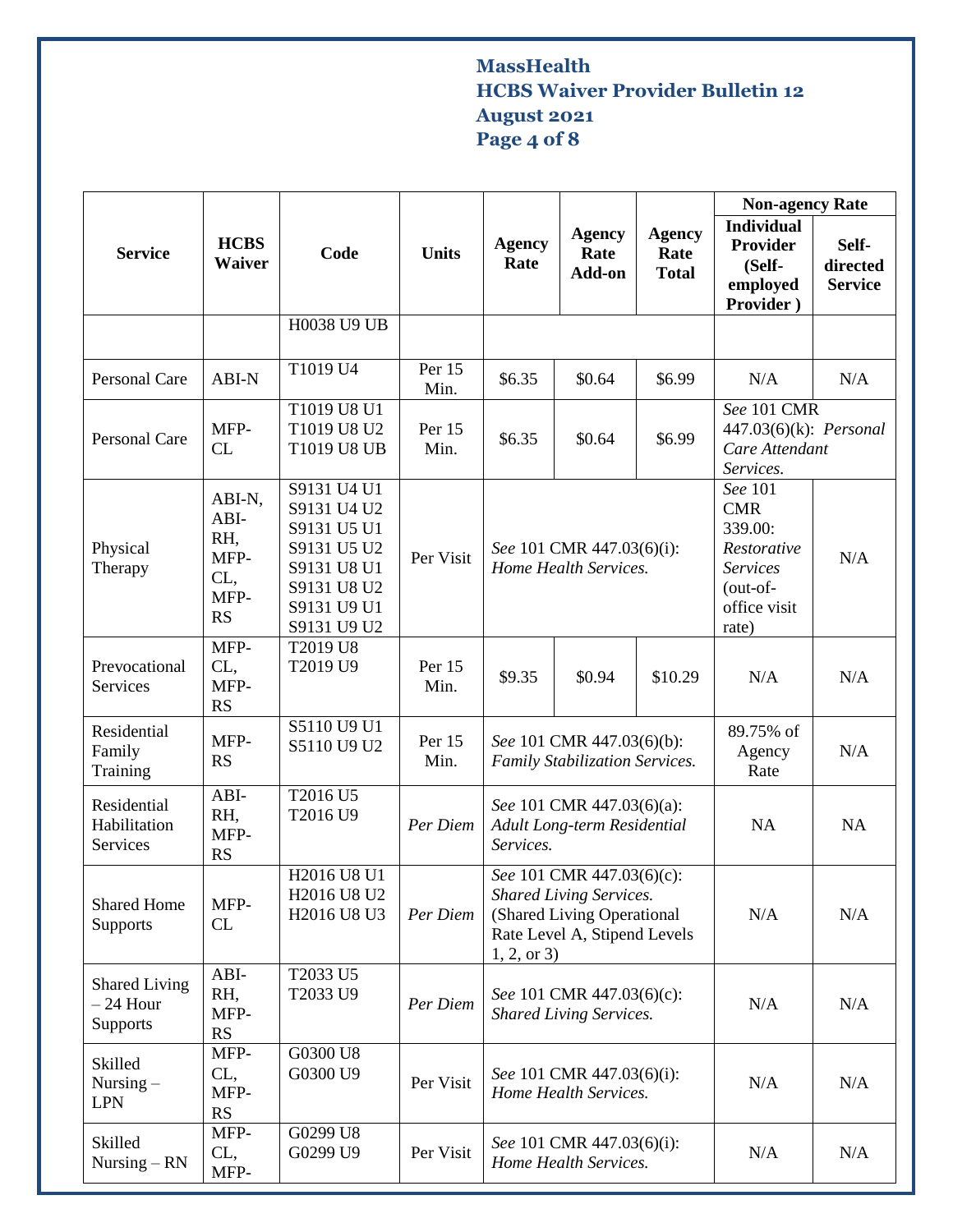# **MassHealth HCBS Waiver Provider Bulletin 12 August 2021 Page 5 of 8**

|                                     |                                                            |                                                                                                                      |                 |                                                                                                                     |                                                         |                                       | <b>Non-agency Rate</b>                                                                                  |                                     |
|-------------------------------------|------------------------------------------------------------|----------------------------------------------------------------------------------------------------------------------|-----------------|---------------------------------------------------------------------------------------------------------------------|---------------------------------------------------------|---------------------------------------|---------------------------------------------------------------------------------------------------------|-------------------------------------|
| <b>Service</b>                      | <b>HCBS</b><br><b>Waiver</b>                               | Code                                                                                                                 | <b>Units</b>    | <b>Agency</b><br>Rate                                                                                               | <b>Agency</b><br>Rate<br>Add-on                         | <b>Agency</b><br>Rate<br><b>Total</b> | <b>Individual</b><br><b>Provider</b><br>(Self-<br>employed<br>Provider)                                 | Self-<br>directed<br><b>Service</b> |
|                                     | <b>RS</b>                                                  |                                                                                                                      |                 |                                                                                                                     |                                                         |                                       |                                                                                                         |                                     |
| Specialized<br>Medical<br>Equipment | ABI-N,<br><b>ABI-RH</b><br>MFP-<br>CL<br>MFP-<br><b>RS</b> | T2029 U4<br>T2029 U5<br>T2029 U8<br>T2029 U9                                                                         | Item            |                                                                                                                     | See 101 CMR 447.03(6)(s):<br>Durable Medical Equipment. | N/A                                   | N/A                                                                                                     |                                     |
| Speech<br>Therapy                   | ABI-N,<br><b>ABI-RH</b><br>MFP-<br>CL<br>MFP-<br><b>RS</b> | S9128 U4 U1<br>S9128 U4 U2<br>S9128 U5 U1<br>S9128 U5 U2<br>S9128 U8 U1<br>S9128 U8 U2<br>S9128 U9 U1<br>S9128 U9 U2 | Per Visit       | See 101 CMR 447.03(6)(i):<br>Home Health Services.                                                                  |                                                         |                                       | See 101<br><b>CMR</b><br>339.00:<br>Restorative<br><b>Services</b><br>(out-of-<br>office visit<br>rate) | N/A                                 |
| Supported<br>Employment             | ABI-N,<br><b>ABI-RH</b><br>MFP-<br>CL<br>MFP-<br><b>RS</b> | H2023 U4<br>H2023 U5<br>H2023 U8<br>H2023 U9                                                                         | Per 15<br>Min.  | See 101 CMR 447.03(6)(f):<br><b>Supported Employment</b><br>Services. (rate for Individual<br>Supported Employment) |                                                         |                                       | N/A                                                                                                     | N/A                                 |
| Transitional<br>Assistance          | ABI-N,<br>ABI-<br>RH,<br>MFP-<br>CL,<br>MFP-<br><b>RS</b>  | T2038 U4<br>T2038 U5<br>T2038 U8<br>T2038 U9                                                                         | Per<br>Episode  | Service Component: I.C plus<br>10%<br>Goods Component: I.C.                                                         |                                                         |                                       | N/A                                                                                                     | N/A                                 |
| Transportation                      | ABI-N,<br>ABI-<br>RH,<br>MFP-<br>CL,<br>MFP-<br>RS         | T2003 U4<br>T2003 U5<br>T2003 U8<br>T2003 U9                                                                         | One-way<br>Trip | See 101 CMR 327.00: Rates<br>of Payment for Ambulance and<br>Wheelchair Van Services.                               |                                                         |                                       | N/A                                                                                                     | N/A                                 |
| Supportive<br>Home Care<br>Aide     | MFP-<br>CL                                                 | T1004 U8                                                                                                             | Per 15<br>Min.  | \$7.61                                                                                                              | \$0.76                                                  | \$8.37                                | N/A                                                                                                     | N/A                                 |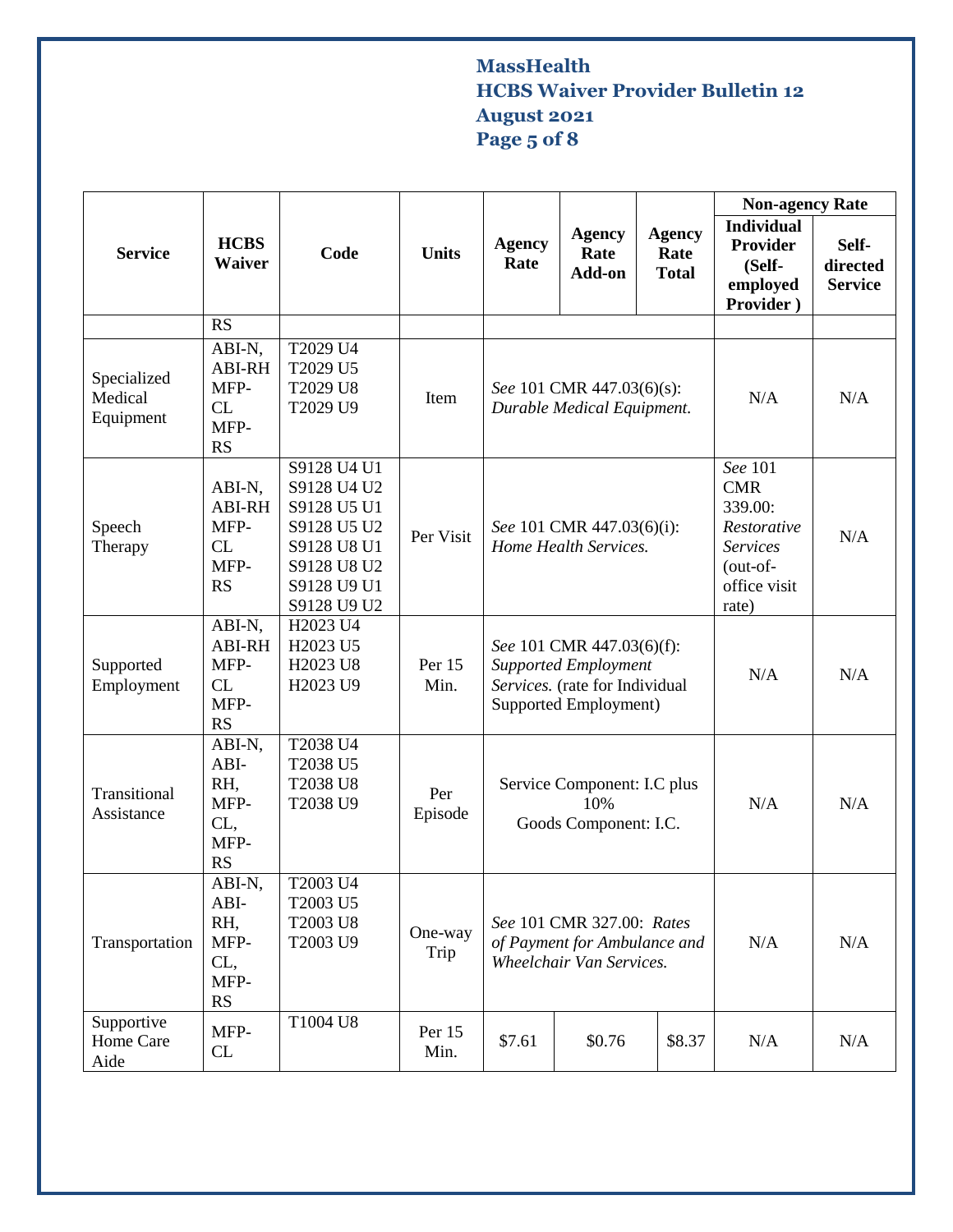## **MassHealth HCBS Waiver Provider Bulletin 12 August 2021 Page 6 of 8**

#### **Enhanced Rates: Day Program Enhancements**

In order to address reduced utilization of day program services during the continued federal public health emergency, rates for the following services are being established in 101 CMR 447.00 at an amount 25% higher than the existing rates for these services as established in 101 CMR 359.00. Enhanced funding attributable to the 25% rate increase to address reduced utilization of these services is not subject to the allowable use, attestation, and spending report requirements set forth in this bulletin.

In addition to the 25% rate enhancements, rates for these services are being established in 101 CMR 447.00 to include a 10% add-on to promote workforce development and strengthen the HCBS workforce. Enhanced funding attributable to the 10% add-on for workforce development is subject to the allowable use, attestation, and spending report requirements set forth in this bulletin.

|                |                                               | Code                             | <b>Units</b>        | <b>Agency</b><br>Rate | Agency<br>Rate<br>Add-on | <b>Agency</b><br>Rate<br><b>Total</b> | <b>Non-agency Rate</b>                                                  |                                     |
|----------------|-----------------------------------------------|----------------------------------|---------------------|-----------------------|--------------------------|---------------------------------------|-------------------------------------------------------------------------|-------------------------------------|
| <b>Service</b> | <b>HCBS</b><br><b>Waiver</b>                  |                                  |                     |                       |                          |                                       | <b>Individual</b><br><b>Provider</b><br>(Self-<br>employed<br>Provider) | Self-<br>directed<br><b>Service</b> |
| Day Services   | ABI-N,<br>ABI-RH,<br>MFP-CL,<br><b>MFP-RS</b> | S <sub>5</sub> 102-<br><b>UC</b> | Per Diem            | \$131.38              | \$13.14                  | \$144.52                              | N/A                                                                     | N/A                                 |
| Day Services   | ABI-N,<br>ABI-RH,<br>MFP-CL,<br><b>MFP-RS</b> | S <sub>5101</sub> -<br><b>UC</b> | Partial<br>Per Diem | \$65.69               | \$6.57                   | \$72.26                               | N/A                                                                     | N/A                                 |

#### **Service Provision**

All ABI and MFP waiver services receiving enhanced funding must be delivered in accordance with all applicable program requirements and regulations as set forth in 130 CMR 630.000: *Home and Community-based Services Waivers*.

#### **Administrative and Billing Requirements**

All existing provider billing processes will remain in effect during the period of enhanced funding, beginning July 2021, through December 2021. Providers must submit claims according to policies and procedures set forth in applicable administrative and billing regulations and supporting guidance.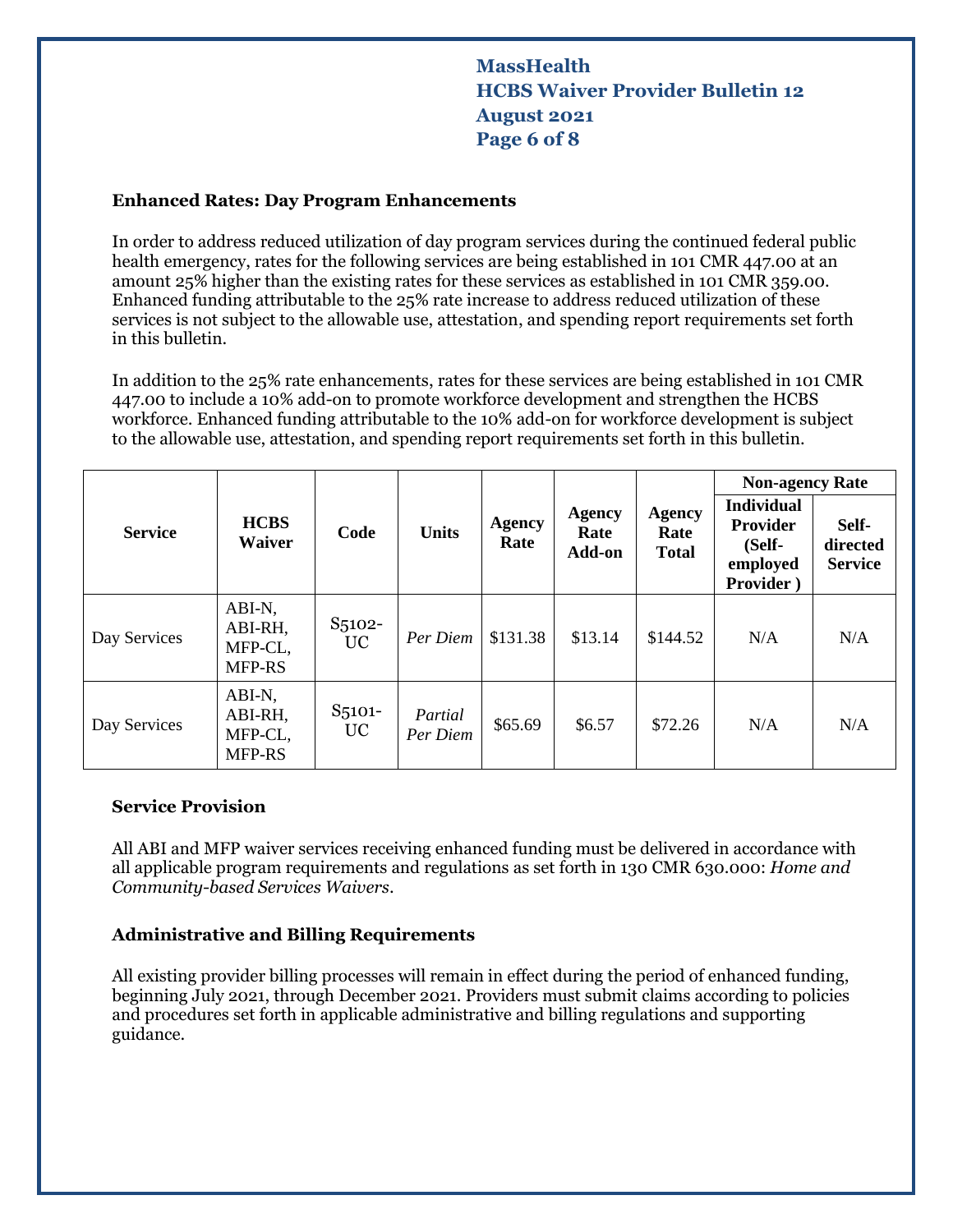**MassHealth HCBS Waiver Provider Bulletin 12 August 2021 Page 7 of 8**

## **ABI and MFP Waiver Services Rates for Dates of Service on or after January 1, 2022**

For dates of service on or after January 1, 2022, MassHealth will pay ABI and MFP waiver providers for services at the rates established under 101 CMR 359.00.

## **Allowable Uses of Enhanced Funding for Workforce Development**

Providers will be required to use at least 90% of the 10% work force development rate add-on for the specific purposes of recruiting, building, and retaining their direct care and support workforce.

EOHHS guidance about allowable uses of the enhanced funding, including eligible direct care and support staff and categories of compensation, is available at [www.mass.gov/doc/for-masshealth](http://www.mass.gov/doc/for-masshealth-providers-home-and-community-based-service-enhanced-rate-add-ons-using-american-rescue-plan-act-arpa-funding/download)[providers-home-and-community-based-service-enhanced-rate-add-ons-using-american-rescue](http://www.mass.gov/doc/for-masshealth-providers-home-and-community-based-service-enhanced-rate-add-ons-using-american-rescue-plan-act-arpa-funding/download)[plan-act-arpa-funding/download.](http://www.mass.gov/doc/for-masshealth-providers-home-and-community-based-service-enhanced-rate-add-ons-using-american-rescue-plan-act-arpa-funding/download)

As noted in the EOHHS guidance, ABI and MFP waiver providers who are individual (selfemployed) providers or self-directed service providers are not subject to the allowable use requirements, and are not required to submit an attestation or spending report.

## **Provider Attestation and Spending Report**

As a condition of receipt of these additional funds, eligible provider agencies must complete an attestation assuring EOHHS that they will use at least 90% of the workforce development rate addon for HCBS workforce development and submit a spending report to EOHHS that accounts for how the enhanced funds were used.

EOHHS guidance about the provider attestation and spending report requirements will be provided at a future date at [www.mass.gov/info-details/strengthening-home-and-community-based](http://www.mass.gov/info-details/strengthening-home-and-community-based-services-and-behavioral-health-services-using-american-rescue-plan-arp-funding)[services-and-behavioral-health-services-using-american-rescue-plan-arp-funding.](http://www.mass.gov/info-details/strengthening-home-and-community-based-services-and-behavioral-health-services-using-american-rescue-plan-arp-funding) Providers are encouraged to check this site regularly for updated information.

## **Failure to Submit an Attestation or Spending Report**

Providers may be subject to sanction for failure to submit an attestation form and/or spending report in accordance with EOHHS guidance, including the Home and Community-Based Service Enhanced Rate Add-Ons using American Rescue Plan Act (ARPA) Funding guidance noted above, and pursuant to 130 CMR 450.238: *Sanctions: General* and 130 CMR 450.239: *Sanctions: Calculation of Administrative Fine*.

## **MassHealth Website**

This bulletin is available on th[e MassHealth Provider Bulletins](http://www.mass.gov/masshealth-provider-bulletins) web page.

[Sign up](https://www.mass.gov/forms/email-notifications-for-provider-bulletins-and-transmittal-letters) to receive email alerts when MassHealth issues new bulletins and transmittal letters.